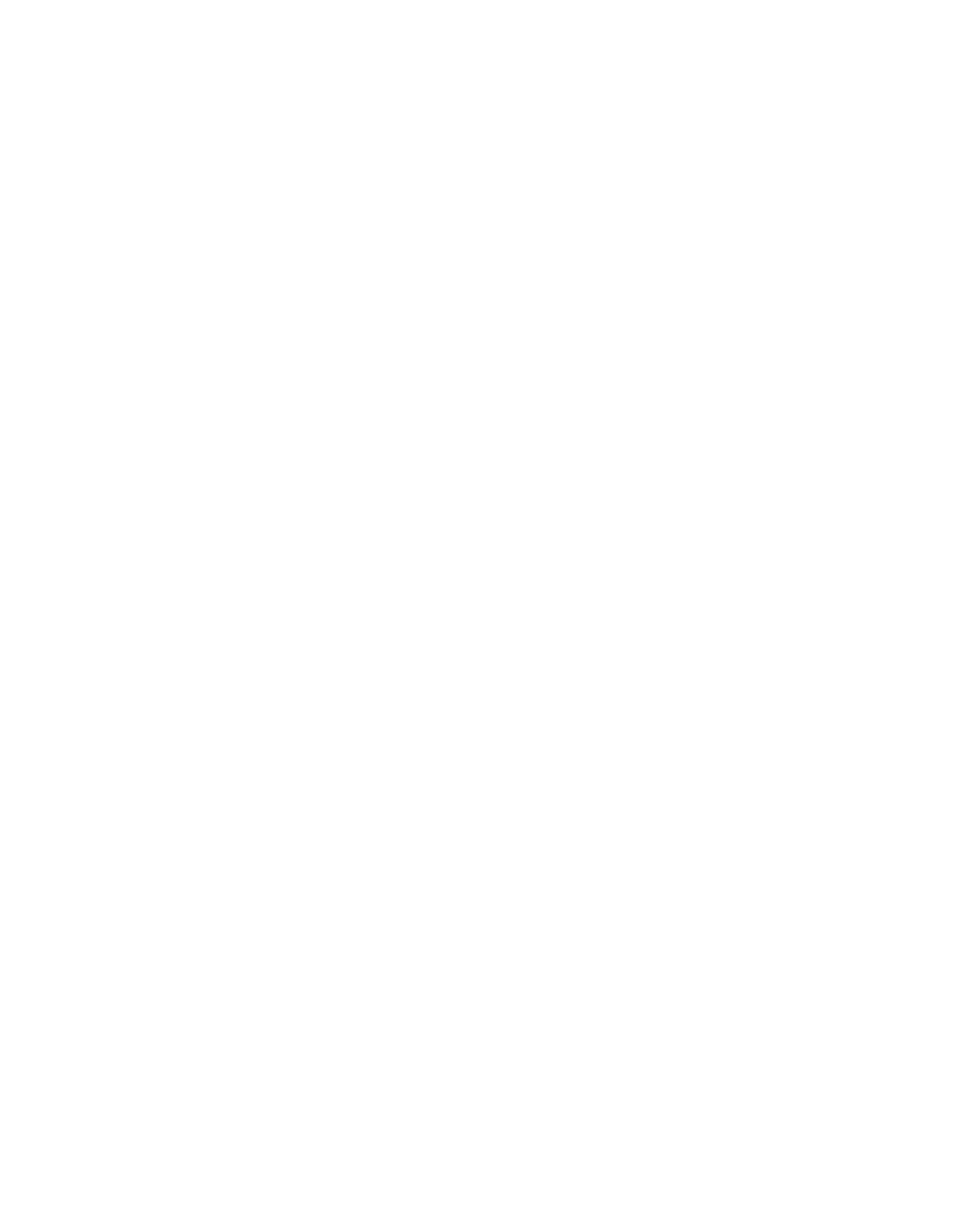# **DIGITAL PHYSICIAN WAIST-HIGH / EYE-LEVEL SCALE**

Thank you for your purchase of our Detecto Digital Physician Waist-High or Detecto Digital Physician Eye-Level scale. It has been manufactured with quality and reliability at our factory in Webb City, MO USA. Your scale has been tested before leaving our factory to insure accuracy and dependability for years to come.

This manual will guide you through assembly, installation, and operation of your scale. Please read it thoroughly before attempting to use your scale and keep it handy for future reference.

#### **FCC COMPLIANCE STATEMENT**

**WARNING!** This equipment generates uses and can radiate radio frequency and if not installed and used in accordance with the instruction manual, may cause interference to radio communications. It has been tested and found to comply with the limits for a Class A computing device pursuant to Subpart J of Part 15 of FCC rules, which are designed to provide reasonable protection against such interference when operated in a commercial environment. Operation of this equipment in a residential area may cause interference in which case the user will be responsible to take whatever measures necessary to correct the interference.

You may find the booklet "How to Identify and Resolve Radio TV Interference Problems" prepared by the Federal Communications Commission helpful. It is available from the U.S. Government Printing Office, Washington, D.C. 20402. Stock No. 001-000-00315-4.

All rights reserved. Reproduction or use, without expressed written permission, of editorial or pictorial content, in any manner, is prohibited. No patent liability is assumed with respect to the use of the information contained herein. While every precaution has been taken in the preparation of this manual, the Seller assumes no responsibility for errors or omissions. Neither is any liability assumed for damages resulting from use of the information contained herein. All instructions and diagrams have been checked for accuracy and ease of application; however, success and safety in working with tools depend to a great extent upon the individual accuracy, skill and caution. For this reason the Seller is not able to guarantee the result of any procedure contained herein. Nor can they assume responsibility for any damage to property or injury to persons occasioned from the procedures. Persons engaging the procedures do so entirely at their own risk.

|                     | <b>Waist-High</b>                                                                                                                                                                                 | <b>Eye-Level</b>                                     |  |
|---------------------|---------------------------------------------------------------------------------------------------------------------------------------------------------------------------------------------------|------------------------------------------------------|--|
| Capacity            | 550 lb x .2 lb                                                                                                                                                                                    | 550 lb x .2 lb                                       |  |
|                     | $(250 \text{ kg} \times .1 \text{ kg})$ , selectable                                                                                                                                              | $(250 \text{ kg} \times .1 \text{ kg})$ , selectable |  |
| Platform Size       | 10 5/8" x 14 1/2"                                                                                                                                                                                 | 10 5/8" x 14 1/2"                                    |  |
|                     | $(270 \, \text{mm} \times 368 \, \text{mm})$                                                                                                                                                      | (270 mm x 368 mm)                                    |  |
| Dimensions          | 10 7/8" W x 20 7/8" D x 37 7/8" H                                                                                                                                                                 | 10 7/8" W x 20 7/8" D x 57 1/2" H                    |  |
|                     | (276 mm x 530 mm x 962 mm)                                                                                                                                                                        | (276 mm x 530 mm x 1461 mm)                          |  |
| Shipping Weight     | 34 lb (15.4 kg)                                                                                                                                                                                   | 36 lb (16.3 kg)                                      |  |
| Scale Height        | 37 1/2" (953 mm)                                                                                                                                                                                  | 57 1/8" (1451 mm)                                    |  |
| Height Rod Measures | 6129, 6129KG, 6339 - 30" to 78" (76 cm to 200 cm) x inch/cm                                                                                                                                       |                                                      |  |
|                     | 6129KGM - 30" to 78" (76 cm to 200 cm) by 1/4"/1mm                                                                                                                                                |                                                      |  |
| Display             | Six digit, Seven segment, 0.7 inch (17.8 mm) high LCD                                                                                                                                             |                                                      |  |
| Power               | 6 "AA" size Alkaline, Ni-Cad or NiMH batteries (not included) OR an<br>optional 100 to 240 VAC 50/60Hz 12 VDC 1A wall plug-in UL/CSA<br>listed AC power adapter (Cardinal part number 6800-1045). |                                                      |  |
| Keyboard            | Membrane type with 5 keys and 4 directional arrows                                                                                                                                                |                                                      |  |

| l Serial Number                        |  |  |  |  |
|----------------------------------------|--|--|--|--|
| <b>Date of Purchase</b>                |  |  |  |  |
| <b>Purchased Form</b>                  |  |  |  |  |
|                                        |  |  |  |  |
|                                        |  |  |  |  |
| RETAIN THIS INFORMATION FOR FUTURE USE |  |  |  |  |



8525-M310-O1 Rev C • 612X Series and 633X Series 1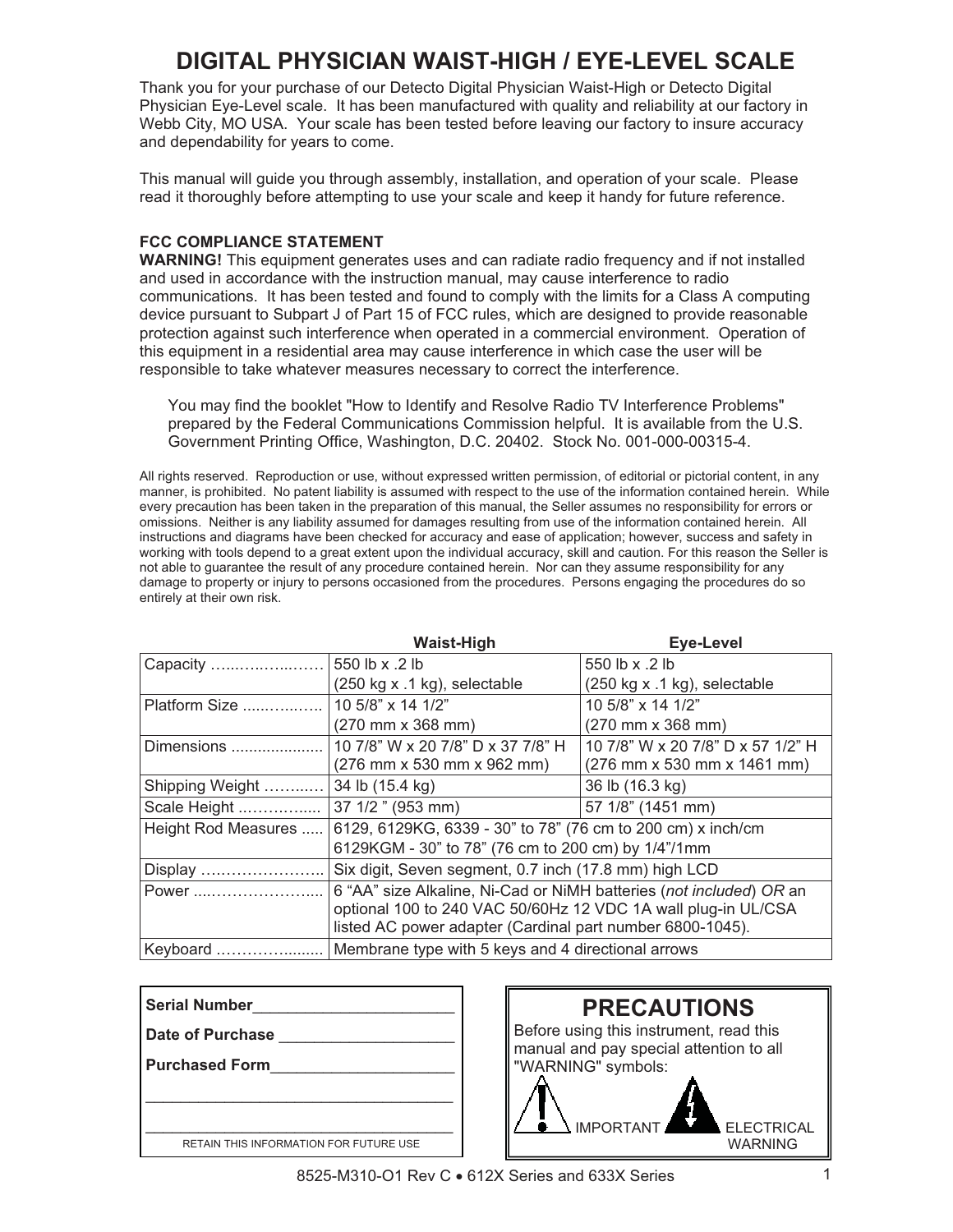# **UNPACKING INSTRUCTIONS**

- Remove scale from carton by lifting up with equal force from column and platform base.
- Check for any damage incurred in shipping. If scale has been damaged, place a claim with the carrier. Use the original carton and shipping material to return the scale.
- Remove all plastic wrapping, foam fillers and cardboard material from the scale.
- Remove and unpack the power supply and cord, if the scale was ordered with this option.
- Carton contents:
	- 1) Column
	- 2) Indicator
	- 3) Platform base
	- 4) Screws and lock washers
	- 5) Height measuring rod optional

## **ASSEMBLY INSTRUCTIONS**

**NOTE! If column bracket is bent, straighten before assembling.**

Refer to Figures No. 1, 2, 3, and 4, then follow the instructions for scale assembly.

1. Carefully remove load cell and draft rod assembly from column.

#### **IMPORTANT! Handle load cell assembly with care! Do not drop, bend or twist.**

- 2. Slip column over column bracket on platform base. Screw column to column brackets (two 1/4 truss head screws in front of column and four in the back). See Figure No. 1.
- 3. Referring to Figure No. 2, remove both #10-32 Truss Head Screws and lock washers securing the indicator bracket to the column.
- 4. Lower load cell and draft rod assembly into column. Draft Rod must pass through opening in column bracket. Referring to Figure No 1, make sure open end of lower draft rod hook is facing forward toward platform.
- 5. Next, referring to Figure No. 3, fasten top hook bolt of load cell assembly (C) to column. Make sure the load cell assembly does not touch the sides of column.
- 6. Slide grommet away from load cell assembly and slide into slot on column. **NOTE!** The slot should be on back (wide side) of column.
- 7. Pull excess load cell cable in column leaving enough slack in cable so as not to have any side pull on load cell.
- 8. Place digital indicator bracket on column and attach with 2 (#10-32) truss head screws and lock washers removed in step 3. See Figure No. 2.
- 9. Using a desk or table, lay down scale with column horizontal to floor. Raise draft rod keeping out of lever's way. Push lever. When lever is in position, hook draft rod around pivot. See Figure No. 4.
- 10. Attach indicator to indicator bracket on column, then connect load cell cable to back of indicator. Refer to the 750 Weight Indicator Owner's Manual (8555-M483-O1) for additional information.
- 11. Scale is now ready for operation.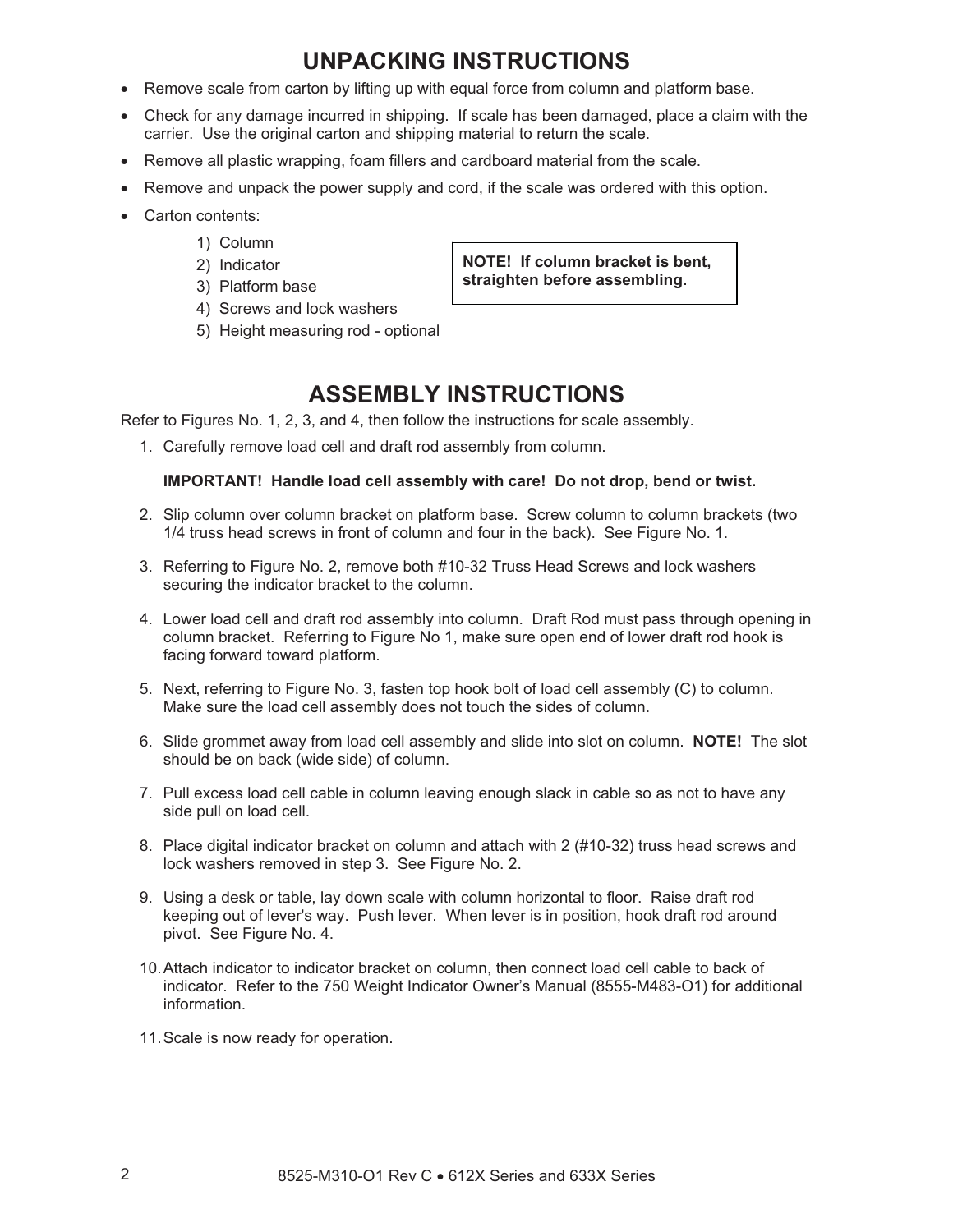# **ASSEMBLY INSTRUCTIONS, CONT.**

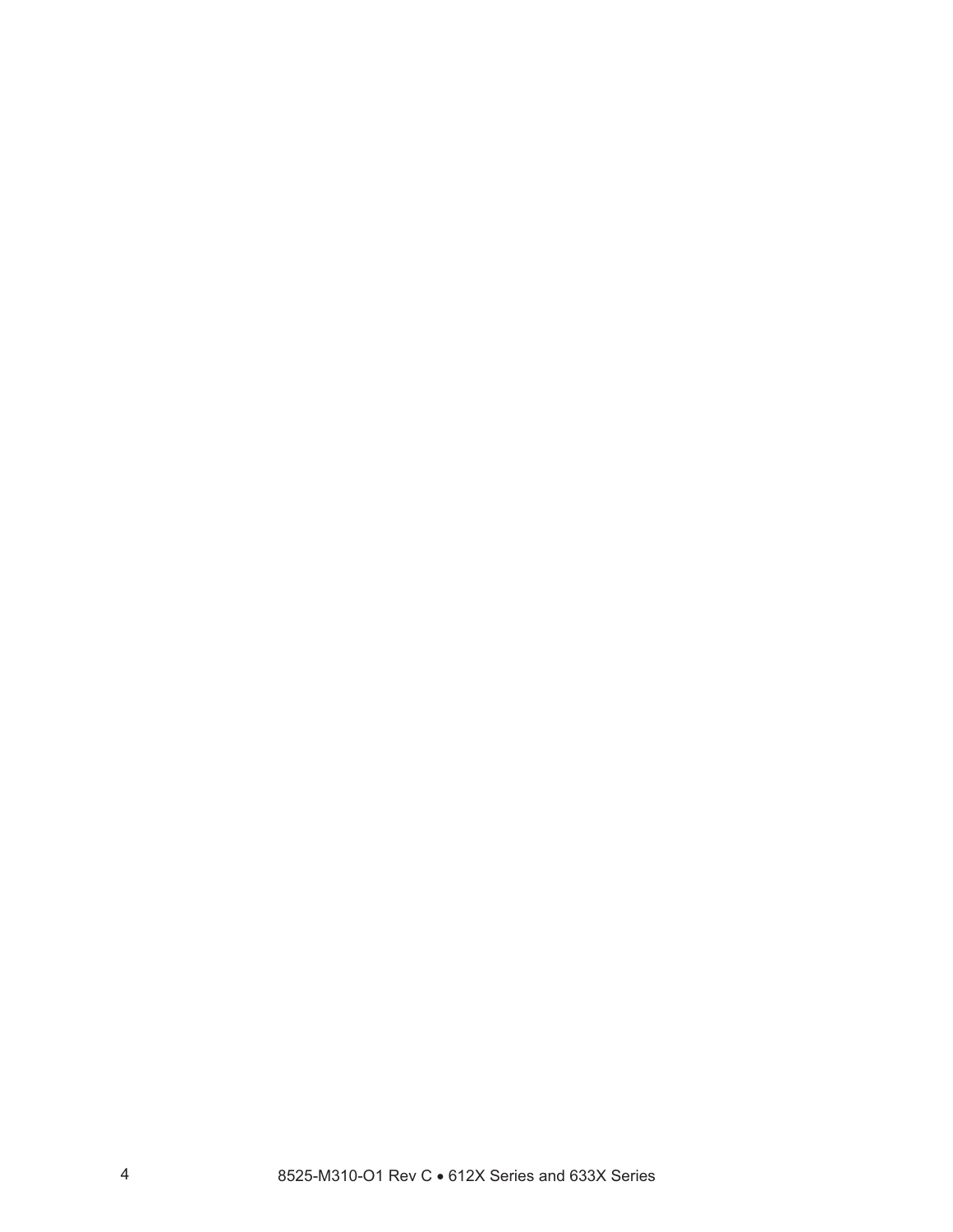# **OPERATION**



**DO NOT operate the keypad with pointed objects (pencils, pens, etc). Damage to keypad resulting from this practice is NOT covered under warranty.** 

#### **To Weigh**

- 1. Set scale on any hard, level, flat surface or low-cut carpet.
- 2. Press **ON/OFF** key to turn on indicator.
- annunciator will turn on to show that 3. Press **ZERO** key to zero weight display. The ZERO and lb or kg scale is ready for use.
- 4. Place patient on scale and read weight display.
- 5. Remove patient from scale.

#### **Zero Weight Display**

- weight on the display, press **ZERO** 1. If the indicator is not showing zero key.
- stable, center-of-zero weight condition. 2. Weight display will return to zero. ZERO, STABLE  $\blacktriangle$  and lb or kg annunciators will turn on to show a



**750 Keypad** 

#### **M etric Conversion**

Press UNITS key to toggle between pounds and kilograms. Note that Ib or kg annunciator will turn on to show which weighing unit is active.

#### **To Weigh and Calculate BMI**

- 1. Press **ON/OFF** key to turn on indicator.
- 2. Press ZERO key to zero weight display. The ZERO and lb or kg annunciator will turn on to show that scale is ready for use.
- 3. Place patient on scale and read weight display.
- 4. Press **BMI / ENTER** key.
- 5. If pounds is the active weighing unit, display will change to show 5 FEET, 6 INCHES with the 6 blinking. *(The blinking character is the position to be changed)*.
	- a. Press  $\blacktriangle$  or  $\blacktriangledown$  keys until desired height in inches is displayed and then press  $\blacktriangleleft$  or  $\blacktriangleright$ key to move the blinking character to FEET.
	- b. Press  $\triangleq$  or  $\blacktriangleright$  keys until desired height in feet is displayed.
	- c. Proceed to Step 7.
- 6. If kilograms is the active weighing unit, display will change to show 170 <sub>cm</sub>.with the 0 of 170 blinking. *(The blinking character is the position to be changed)*.
	- a. Press  $\triangleq$  or  $\blacktriangleright$  keys until the desired number is displayed.
	- b. Press  $\triangleleft$  or  $\triangleright$  key to move to next character to change.
	- c. Repeat steps A and B until the desired height in centimeters is displayed.
	- d. Proceed to Step 7.
- 7. Press **BMI / ENTER** key.
- 8. Read BMI on display.
- 9. Remove patient from scale.
- 10. Press **BMI / ENTER** key to return to weighing operation.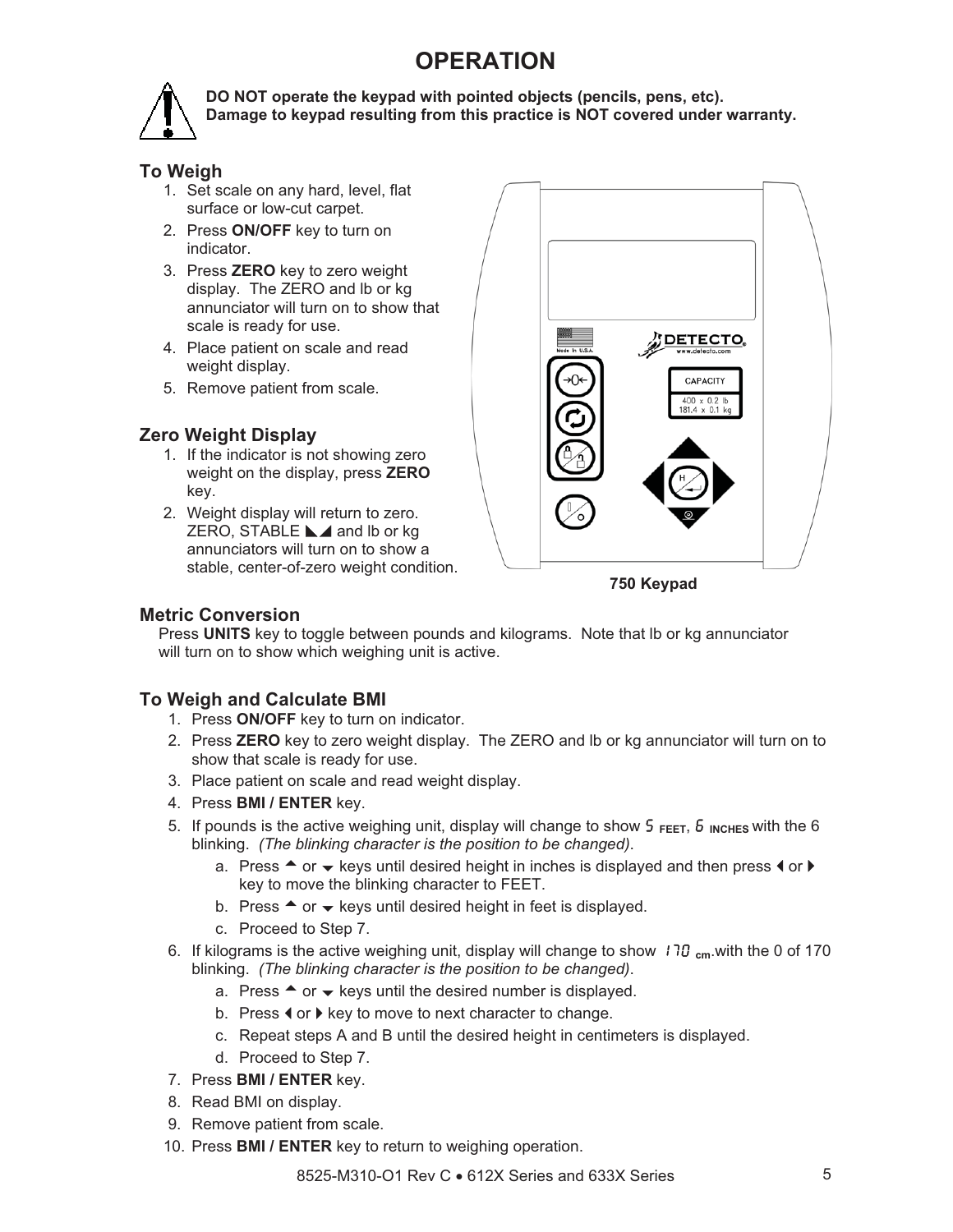# **HEIGHT ROD INSTRUCTIONS**

#### **Height Rod Hole Location**

Please check the Height Rod hole locations before installing the Height Rod. **2in (51mm)**

- x **Some models may require holes to be drilled.**
- Please follow the measurements for drilling holes if necessary.
- After holes have been drilled, please follow installation instructions.

**IMPORTANT! Measure from bottom of column,** 

**not floor or scale base.** 



### **Height Rod Installation**

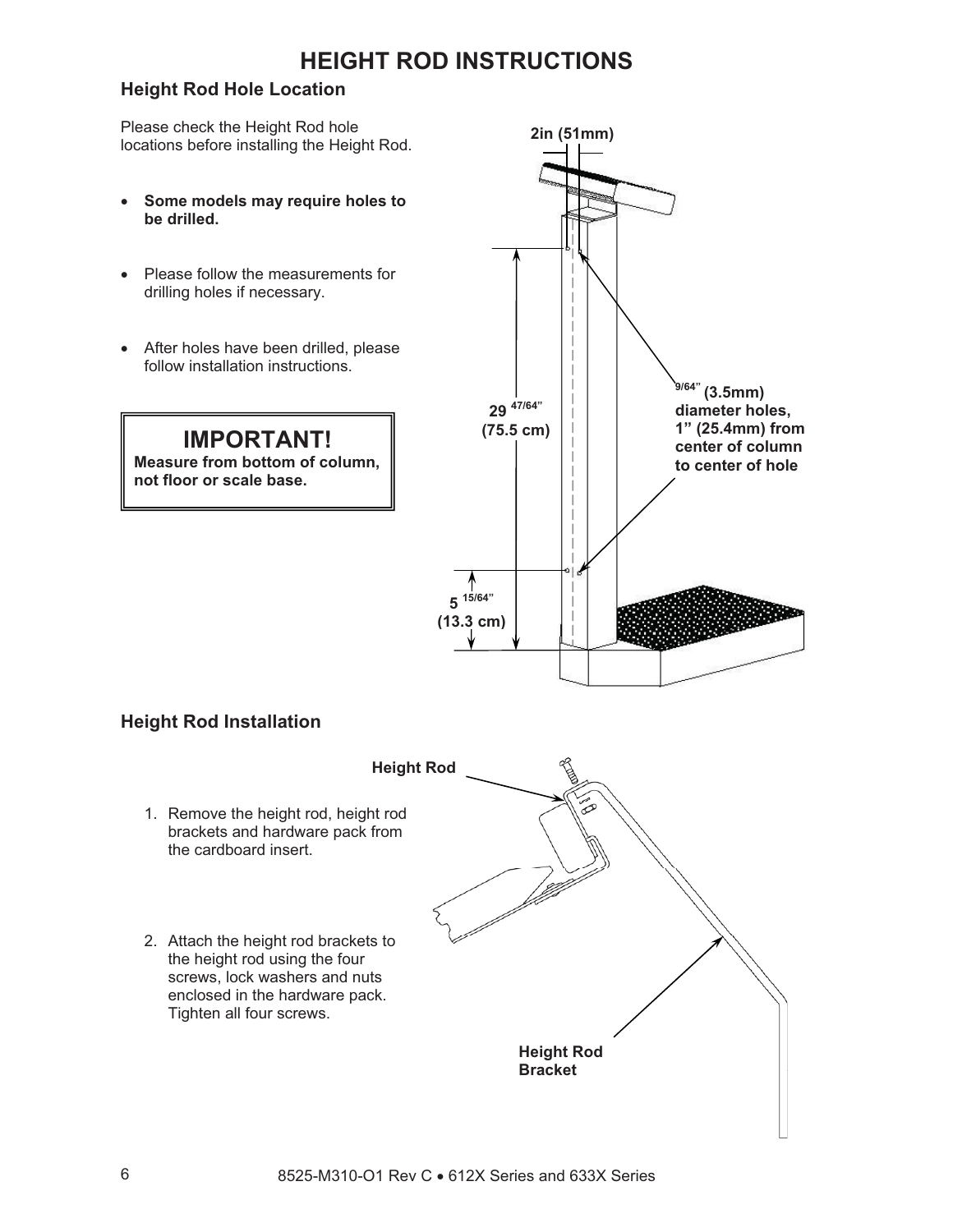## **HEIGHT ROD INSTRUCTIONS, CONT.**

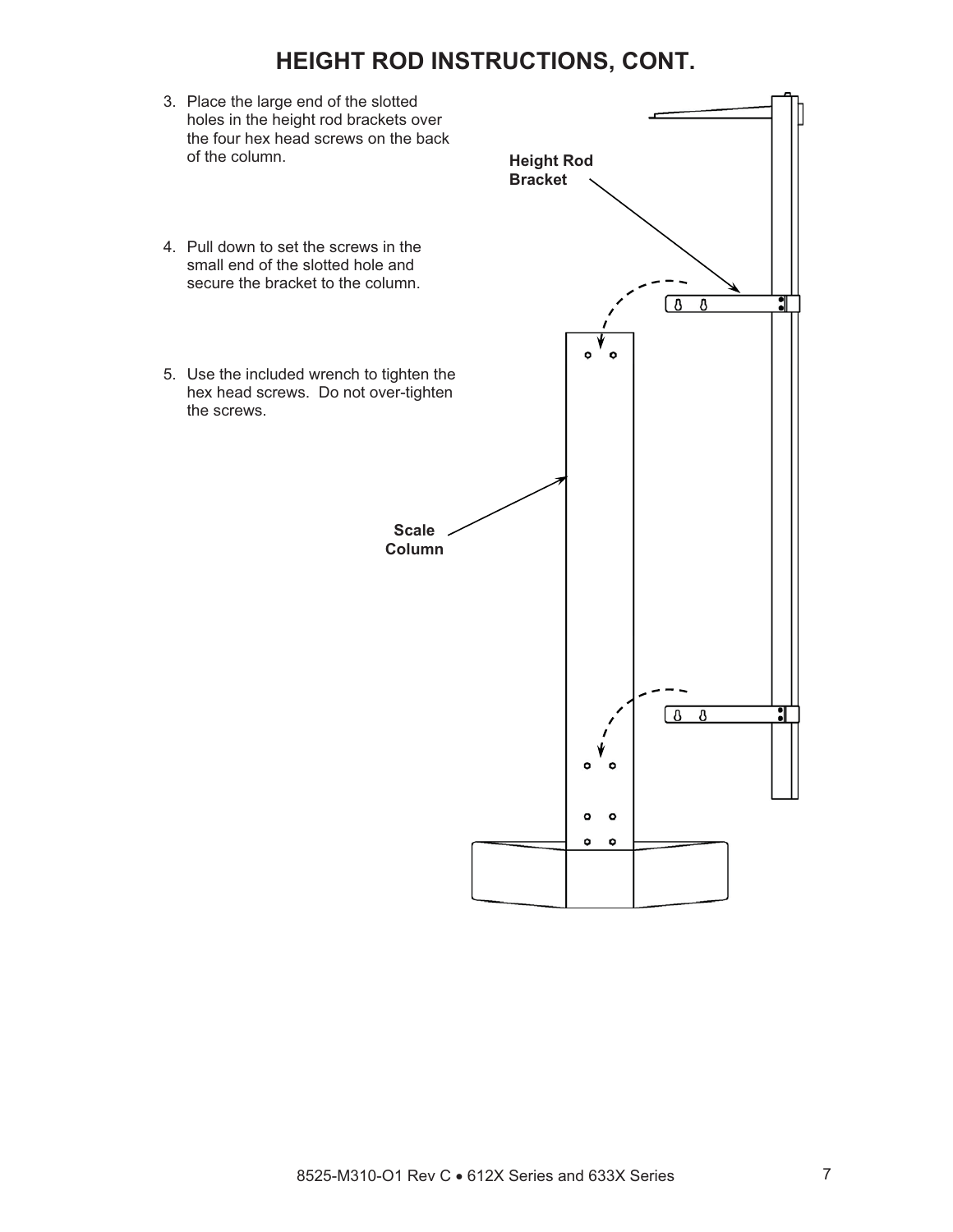# **HEIGHT ROD INSTRUCTIONS, CONT.**

#### **Operation**

- 1. Before patient steps onto scale platform, spoon should be rotated to horizontal position, and raised well above patient's apparent height.
- 2. Patient may now step onto scale platform. Spoon should be held horizontal and above patient's head.
- 3. Carefully lower spoon, keeping it horizontal, until it rests gently on top of patient's head. If patient is shorter than 3' 4" (101.5 cm), push latch to right while simultaneously pushing down on spoon, until the spoon rests horizontally on top of patient's head.
- 4. Read height of patient as follows:
	- If back of spoon points to outer height rod, then it points to correct height.
	- If back of spoon points to inner height rod, then correct height is read at top of outer height rod (see "Read" arrow on outer height rod).



- 5. While holding spoon horizontally, raise spoon above patient's head. Patient may now step off scale platform. Hold spoon horizontal until patient is clear of height rod.
- 6. Rotate spoon back to vertical position and adjust height rod back to rest position (i.e. spoon should be locked in place within inner height rod and inner rod should be at its lowest position).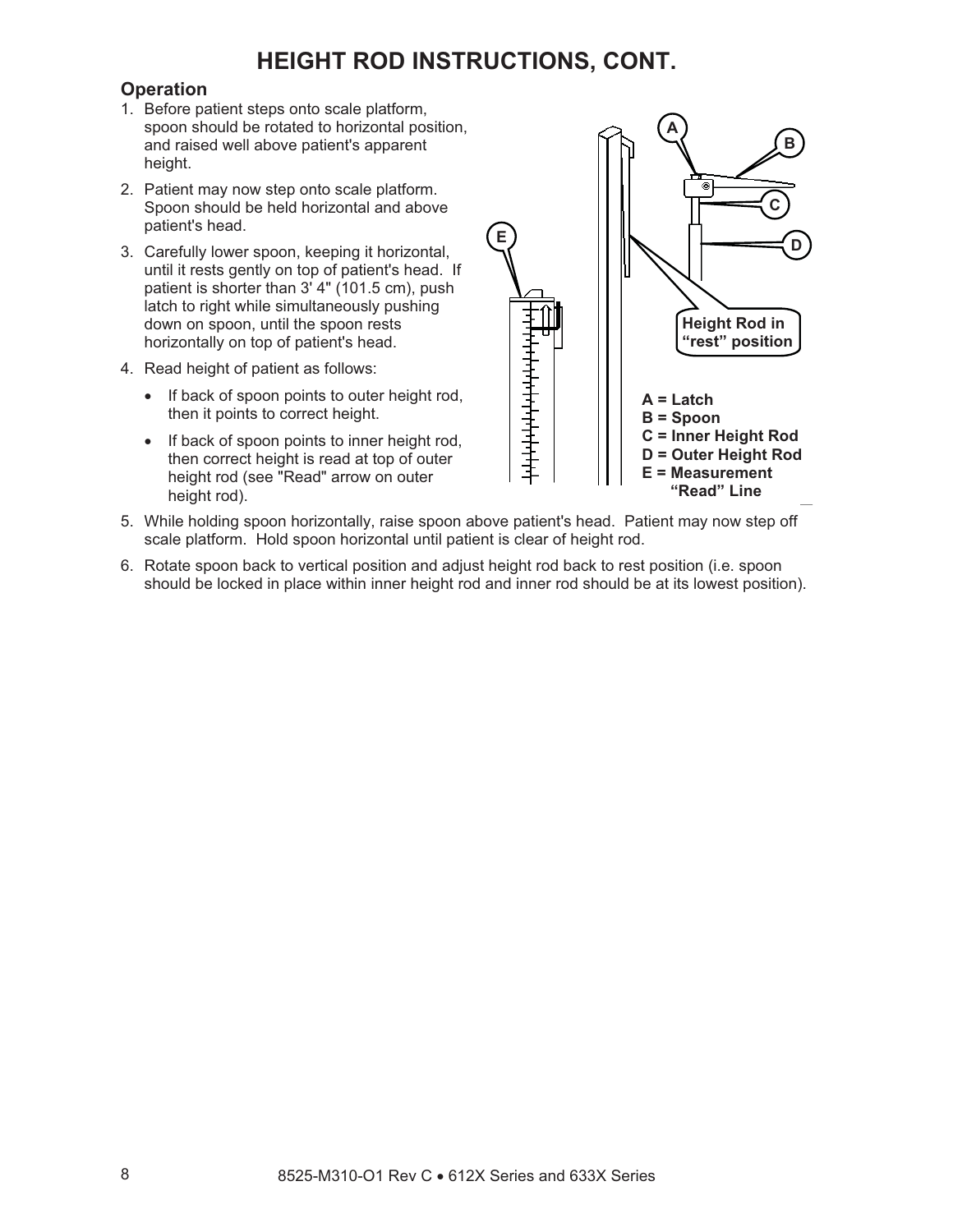# **ERROR AND STATUS DISPLAYS**

| <b>Display</b>     | <b>Meaning</b>                                                                                                                      |  |  |
|--------------------|-------------------------------------------------------------------------------------------------------------------------------------|--|--|
| $ E$ rr $-$        | General error, invalid keypad entry was attempted.                                                                                  |  |  |
| $-RF -$            | Attempting to display a negative number greater than -9,999 or a<br>positive number greater than 99,999.                            |  |  |
| $ E - L -$         | Indicates an attempt to zero a weight outside scale zero range.                                                                     |  |  |
| $-linS-$           | Motion is present when indicator is attempting to perform one of the<br>following operations: Power Up Zero or Zero Weight Display. |  |  |
| CAL <sub>1</sub> b | Indicates calibration is necessary.                                                                                                 |  |  |
| BdEcr              |                                                                                                                                     |  |  |
| $E$ rr $R$ L       | Consult your scale service representative.                                                                                          |  |  |
| $E$ rr $RH$        |                                                                                                                                     |  |  |
| OCAP               | Scale weight exceeds scale capacity.                                                                                                |  |  |
| OFF                | Displayed to indicate indicator is turning off.                                                                                     |  |  |

# **CARE AND CLEANING OF SCALE**

- **DO NOT** subject the platform to sudden shocks.
- **DO NOT** submerge indicator in water, pour or spray water directly on indicator.
- **DO NOT** use abrasive cleaners on this scale.
- **DO NOT** use acetone or other volatile solvents for cleaning.
- **DO** clean the scale and indicator using a damp soft cloth and mild detergent.
- **DO** avoid areas where the scale might be exposed to moisture.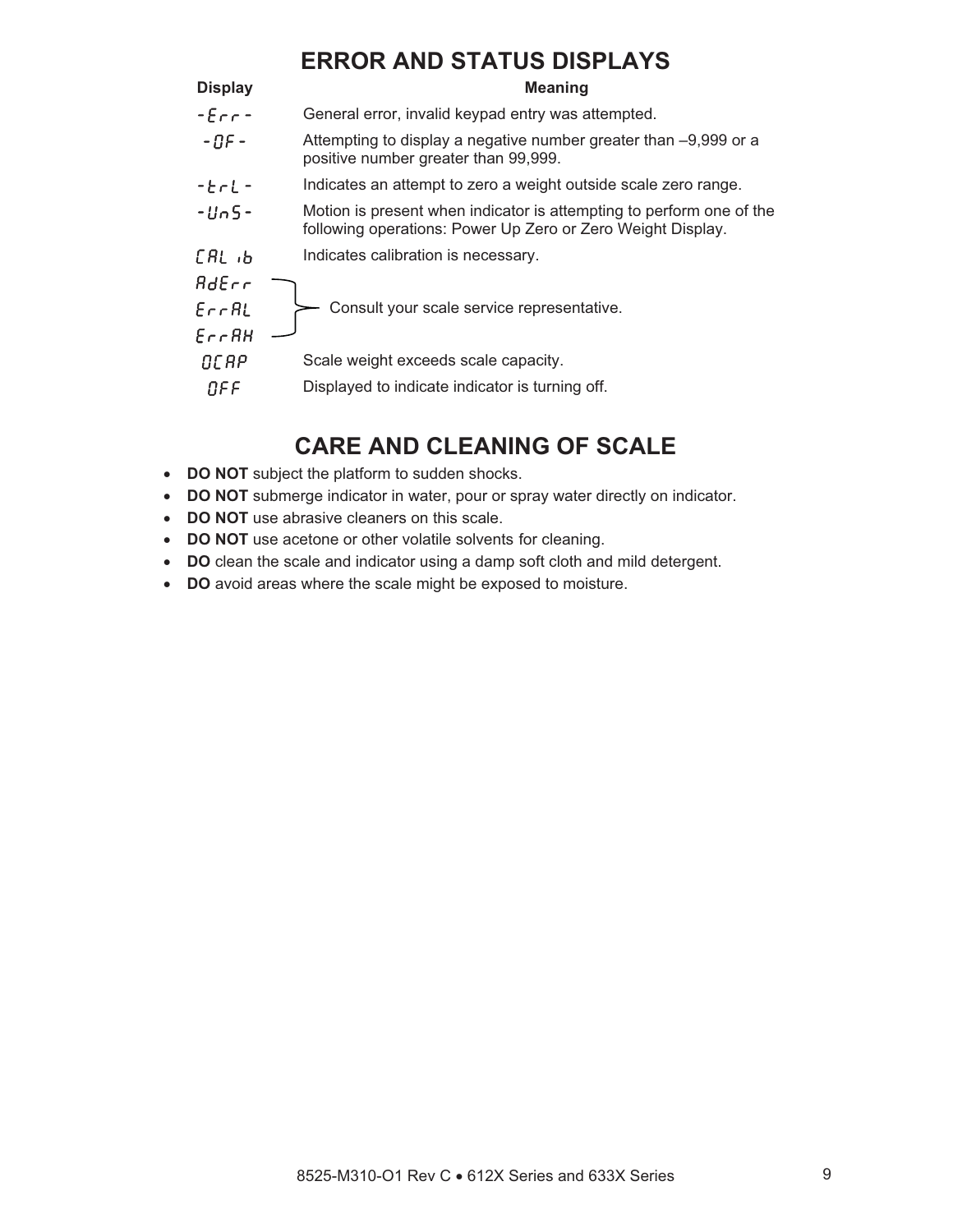#### **PARTS IDENTIFICATION FINAL ASSEMBLY**



| <b>ITEM</b>     | <b>QTY</b>     | <b>PART NUMBER</b> | <b>DESCRIPTION</b>                        |
|-----------------|----------------|--------------------|-------------------------------------------|
| 1               | 1              | 3P1201X-1          | <b>BASE ASSEMBLY</b>                      |
| $\overline{2}$  | $\mathbf{1}$   | 430XG3R800         | COLUMN ASSEMBLY FOR 6127(KG), 6129(KG)    |
|                 | $\mathbf{1}$   | 0044-C180-1A       | COLUMN ASSEMBLY FOR 6337, 6339            |
| 3               | $\mathbf{1}$   | 709GR1206          | <b>LOAD CELL ASSY</b>                     |
| $\overline{4}$  | $\mathbf{1}$   | 0033-B254-08       | DRAFT ROD FOR 6127(KG), 6129(KG)          |
|                 | $\mathbf{1}$   | 0033-B256-08       | DRAFT ROD FOR 6337, 6339                  |
| 5               | $\mathbf{1}$   | 3P8068             | <b>PLATFORM COVER</b>                     |
| 6               | 4              | 63K1038            | <b>BASE LEG</b>                           |
| $\overline{7}$  | $\mathbf{1}$   | 6650-0087          | LABEL, MADE IN USA                        |
| 8               | $\mathbf{1}$   | 0033-B438-0A       | <b>MOUNTING BRKT</b>                      |
| 9               | $\mathbf{1}$   | 391RV204           | NUT ELASTIC STOP 1/4-20 Z/P               |
| 10              | $\mathbf{1}$   | 6021-1454          | SCW HEX HEAD 1/4 -20 X 3/4                |
| 11              | $\mathbf{1}$   | 6024-0004          | <b>WASHER FLAT 1/4</b>                    |
| 12 <sup>2</sup> | $\mathbf{1}$   |                    | 0033-B104-0A TOP PLATE ASSY.              |
| 13              | $\mathbf{1}$   | 593R986            | <b>SERIAL TAG</b>                         |
| 14              | 2              | 6024-0049          | WASHER LOCK EXT #10                       |
| 15              | 6              | 6024-0047          | <b>WASHER LOCK EXT 1/4</b>                |
| 16              | 6              | 6021-1423          | <b>SCW TRUSS HEAD 1/4-20 X 1/2</b>        |
| 17              | $\overline{2}$ | 6021-1045          | SCW HEX HEAD #10-32 X 1/2 Z/P             |
| 18              | $\mathbf{1}$   | 750                | DIG. WT. INDICATOR                        |
| $19*$           | $\mathbf{1}$   | 0033-D203-0A       | HEIGHT ROD ASSEMBLY, INCH/CM FOR 6129(KG) |
| $20^*$          | $\mathbf{1}$   | 0033-D475-0A       | HEIGHT ROD ASSEMBLY, 1/4"/1mm FOR 6129KGM |
| $21*$           | $\mathbf{1}$   | 0033-D063-1A       | HEIGHT ROD ASSEMBLY, INCH/CM FOR 6339     |
| $22*$           | 1              | 6800-1045          | OPTIONAL AC ADAPTER 100-240VAC/12VDC @ 1A |

**\*** NOT SHOWN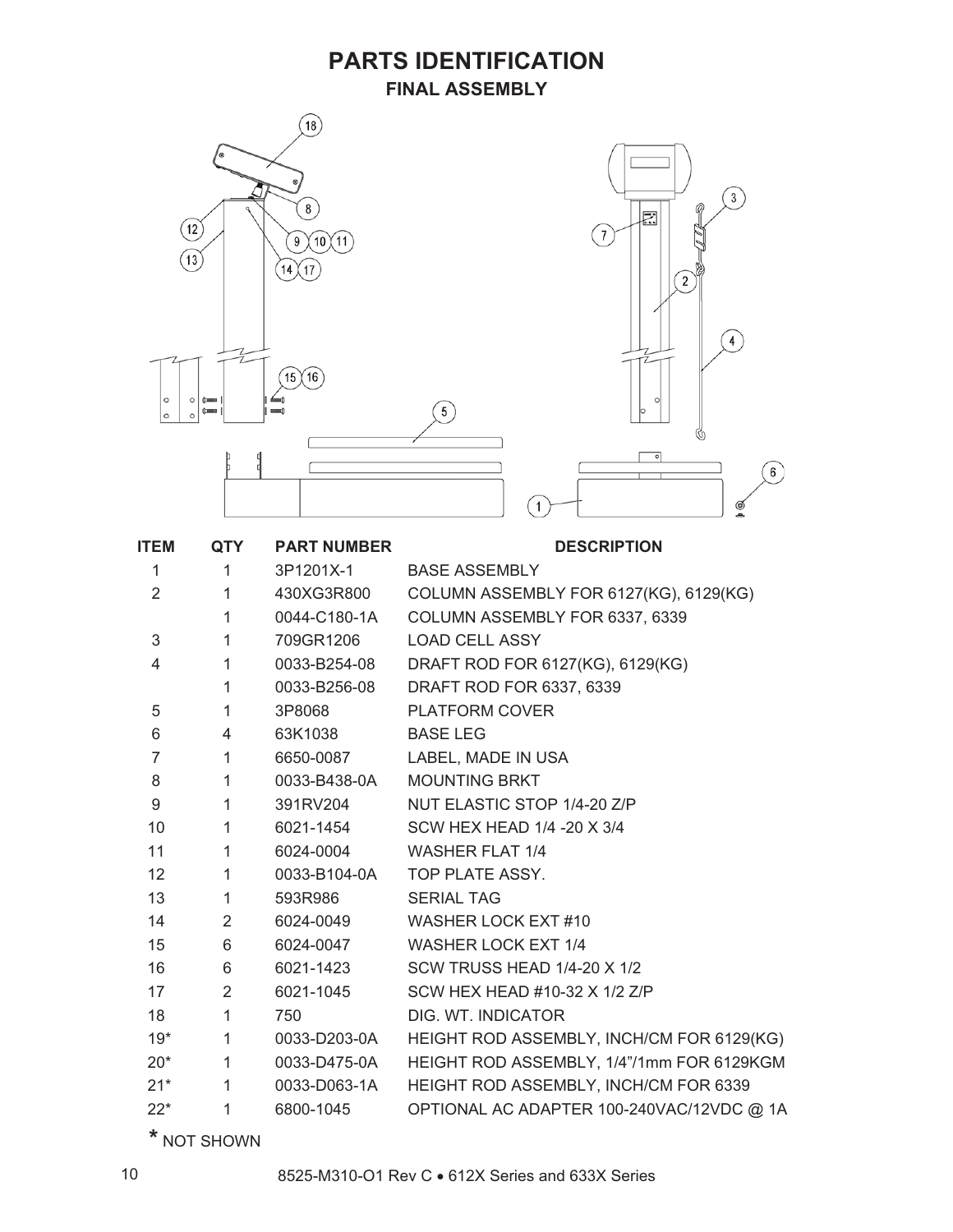### **PARTS IDENTIFICATION, CONT. BASE ASSEMBLY**



| <b>ITEM</b> | QTY | <b>PART NUMBER</b> | <b>DESCRIPTION</b>          |
|-------------|-----|--------------------|-----------------------------|
| 1           | 1   | 3P2011X            | PLATFORM WELDMENT           |
| 2           | 4   | 3P2087             | PLATFORM LOAD BEARING       |
| 3           | 1   | 3P1001X            | <b>BASE WELDMENT</b>        |
| 4           | 2   | 3P60               | CHECK PLATE                 |
| 5           | 2   | 6021-0985          | HEX WASHER HD SCW #10 X 1/2 |
| 6           | 4   | 63K1038            | <b>BASE LEG</b>             |
| 7           | 1   | <b>2U58</b>        | UNION CENTER HANGER         |
| 8           | 1   | 3P8003X            | SHORT LEVER ASSEMBLY        |
| 9           | 4   | 3P8059             | UNION HANGER                |
| 10          | 1   | 3P122              | <b>BUMPER</b>               |
| 11          | 1   | 3P8002X            | <b>LONG LEVER ASSEMBLY</b>  |
| 15          | 6   | 6024-0047          | <b>WASHER LOCK EXT 1/4</b>  |
| 16          | 6   | 6021-1423          | SCW TRUSS HEAD 1/4-20 X 1/2 |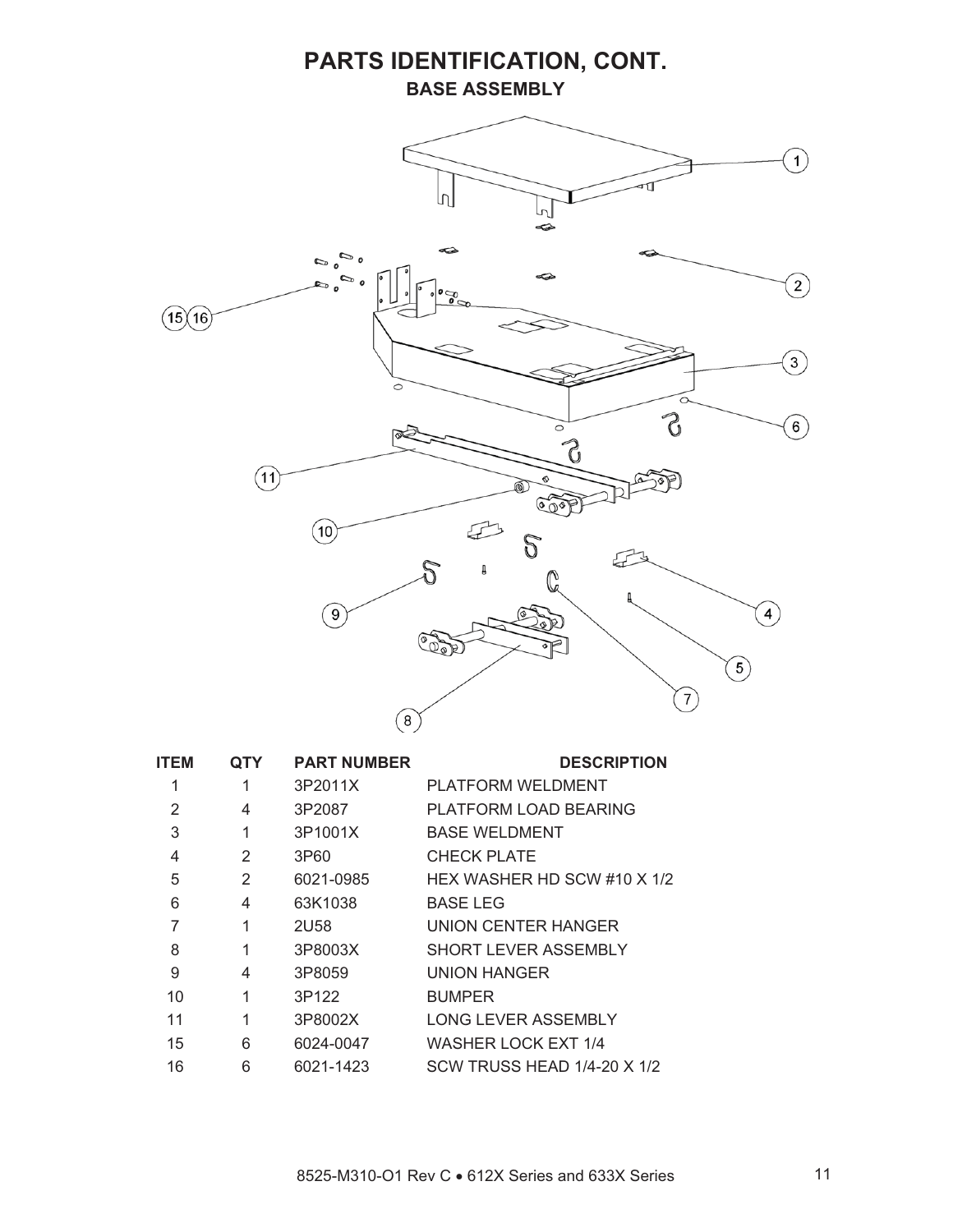# **STATEMENT OF LIMITED WARRANTY**

Detecto Scale warrants its equipment to be free from defects in material and workmanship as follows: Detecto warrants to the original purchaser only that it will repair or replace any part of equipment which is defective in material or workmanship for a period of one **(1) year** from date of shipment. Detecto shall be the sole judge of what constitutes a defect.

During the **first ninety (90) days** Detecto may choose to supply all necessary replacement parts and service during normal weekday working hours at no charge to the buyer.

**After the first ninety (90) days** Detecto will supply parts and service at the job site provided the owner agrees to pay the Dealer for all travel time, including mileage and test equipment, as well as any expenses incurred over the direct labor of the technician at the job site. This limited warranty honors only labor performed by Detecto authorized dealers.

This warranty does not apply to peripheral equipment not manufactured by Detecto; this equipment will be covered by certain manufacturer's warranty only.

This warranty does not include replacement of expendable or consumable parts. This does not apply to any item which has deteriorated or damaged due to wear, accident, misuse, abuse, improper line voltage, overloading, theft, lightning, fire, water or acts of God, or due to extended storage or exposure while in purchaser's possession. This warranty does not apply to maintenance service. Purchased parts will have a ninety (90) day repair or replacement warranty only.

Detecto may require components be returned to the factory; they must be properly packed and shipping charges prepaid. A return authorization number must be obtained for all returns and marked on the outside of all returned packages. Detecto accepts no responsibility for loss or damage in transit.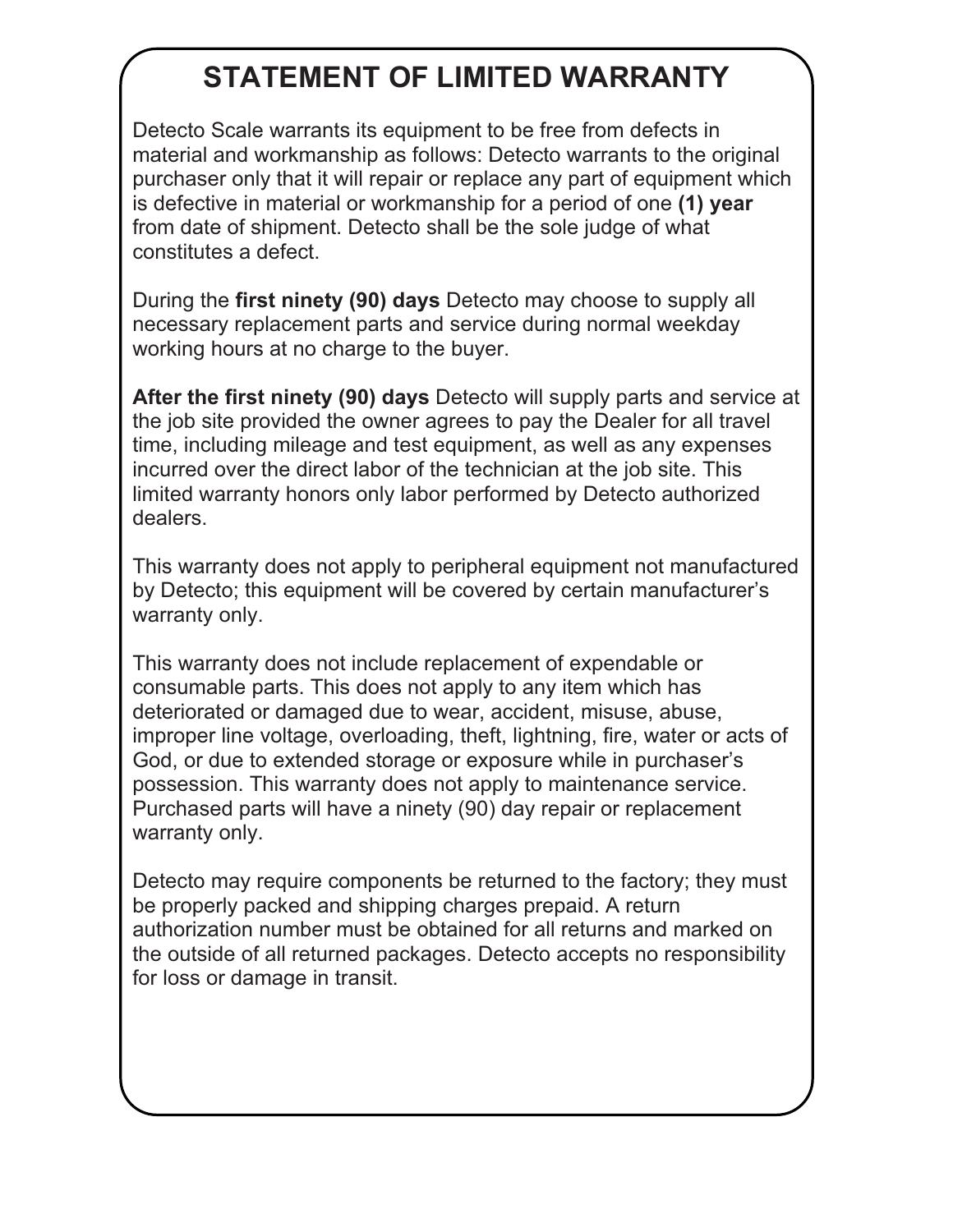# **STATEMENT OF LIMITED WARRANTY**

# **Conditions Which Void Limited Warranty**

This warranty shall not apply to equipment which:

- A.) Has been tampered with, defaced, mishandled or have had repairs and modifications not authorized by Detecto.
- B.) Has had serial number altered, defaced, or removed.
- C.) Has not been grounded according to Detecto's recommended procedure.

# **Freight Carrier Damage**

Claims for equipment damaged in transit must be referred to the freight carrier in accordance with freight carrier regulations.

This warranty sets forth the extent of our liability for breach of any warranty or deficiency in connection with the sale or use of the product. Detecto will not be liable for consequential damages of any nature, including but not limited to, loss of profit, delays or expenses, whether based on tort or contract. Detecto reserves the right to incorporate improvements in material and design without notice and is not obligated to incorporate improvements in equipment previously manufactured.

The foregoing is in lieu of all other warranties, express or implied including any warranty that extends beyond the description of the product including any warranty of merchantability or fitness for a particular purpose. This warranty covers only those Detecto products installed in the forty-eight (48) contiguous continental United States.



Ph. (800) 641-2008 E-mail: detecto@cardet.com 203 E. Daugherty Webb City, MO 64870

02/06 Printed in USA D268-WARRANTY-DET